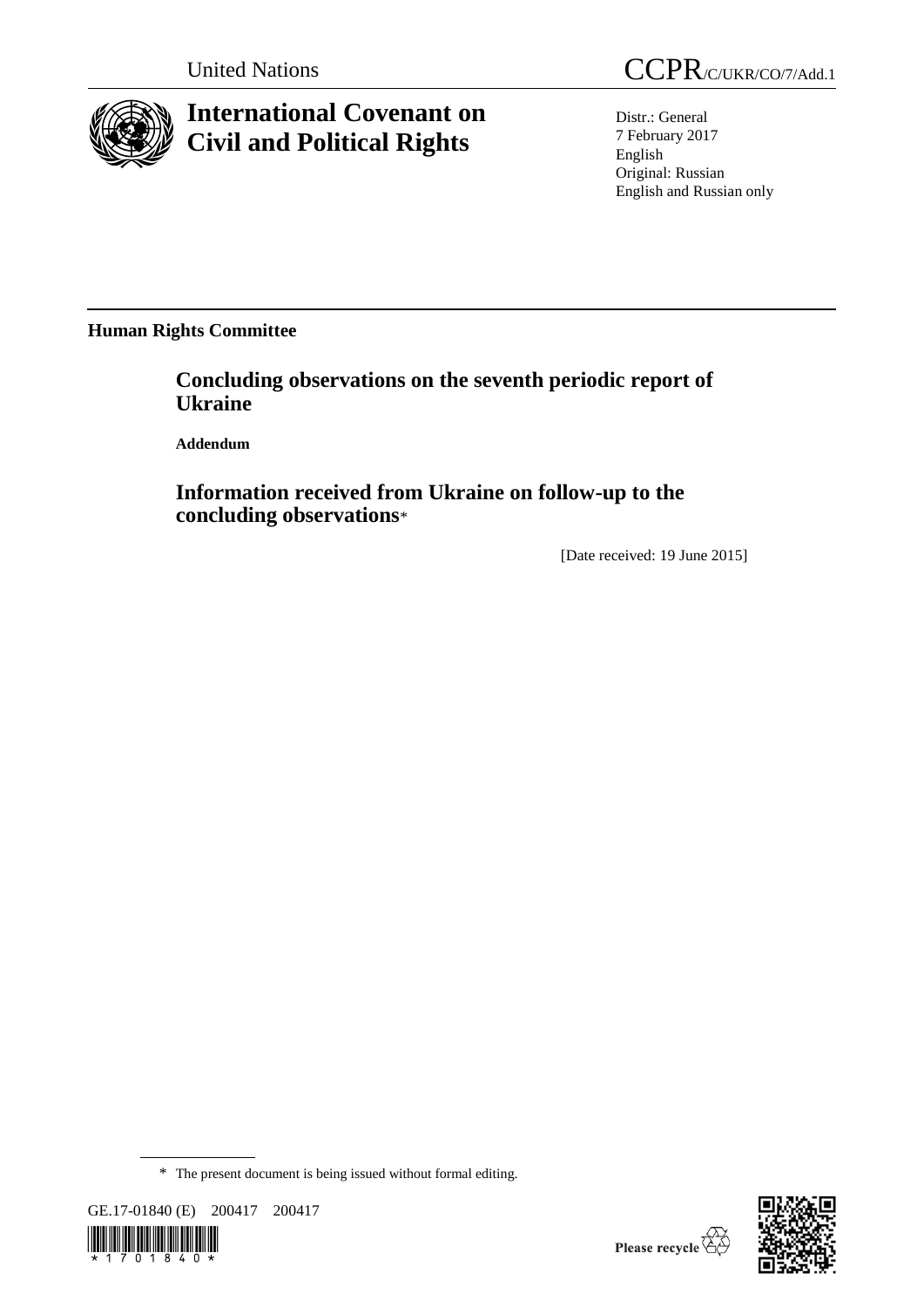## **Information provided on follow-up to the Human Rights Committee's concluding observations on the seventh periodic report of Ukraine under the International Covenant on Civil and Political Rights**

### **Paragraph 6**

1. The new Code of Criminal Procedure of Ukraine, which entered into force on 20 November 2012, sets out the modalities for the conduct of criminal judicial proceedings in the territory of Ukraine.

2. The new Code, which received a positive evaluation from Council of Europe experts, was drafted on the basis of generally accepted international democratic standards of criminal justice and is intended to set the modalities for the conduct of criminal justice based on respect for human rights and freedoms; uphold the principles of the adversarial system and the equality of the prosecution and the defence in a criminal case; strengthen and improve criminal justice procedures; and enhance the efficiency of the criminal justice system.

3. The procedural and adversarial equality of the parties in a criminal case is achieved by giving them equal rights in gathering evidence and guaranteeing them an impartial trial to establish whether they are guilty of having committed a criminal offence. The court, as an independent and objective participant in the criminal process, has the right to base its conclusions exclusively on the testimonies received from the parties involved in the court hearing and is thus able to avoid prosecuting innocent persons.

4. Suspects and defendants enjoy the right to legal counsel, which is, if necessary, provided free of charge by a professional lawyer. Any violation of an individual's right of defence under the Code of Criminal Procedure constitutes a violation of human rights.

5. The right of defence is guaranteed under articles 29, third paragraph, and 62, second paragraph, of the Constitution and under articles 20 $(1)$ , 42 $(3)(3)$  and 49 $(1)(2)$  of the Code of Criminal Procedure. The Code provides for the right of a suspect to receive free legal assistance, paid for by the State under the circumstances provided for in the Code or in the Free Legal Assistance Act, including the lack of means to pay for such assistance.

6. Furthermore, article 5(8) of the Police Act sets out police obligations with regard to ensuring that a defendant is able to receive legal assistance as soon as he or she is taken into custody, including free legal assistance in accordance with the Free Legal Assistance Act.

7. Pursuant to article 14 (1)(5) of the Free Legal Assistance Act, any person taken into custody on suspicion of committing an offence has the right to free legal assistance. Pursuant to article 213(4) of the Code of Criminal Procedure, an official who carries out an arrest is required to notify immediately the agency or institution authorized by law to provide free legal assistance. The same official must also notify that agency or institution in the event that the defence counsel fails to appear within the time established by law.

8. Cabinet of Ministers Decision No. 1363, issued on 28 December 2011, stipulated the modalities for informing legal aid centres providing secondary legal assistance about the circumstances of a given suspect's detention. The Decision sets out the general requirements and mechanisms for informing such centres about the circumstances of a suspect's detention by the administrative authorities, remand in custody by law enforcement bodies or pretrial detention.

9. The system has been improved with the introduction of preventive measures such as house arrest. Remand in custody is only used as an exceptional precautionary measure where the procurator has evidence that none of the less stringent options available will be effective in ensuring the proper conduct of the suspect or accused.

10. Reliable judicial oversight serves as a further guarantee of proper preliminary investigation at the pretrial stage and is undertaken by an examining magistrate, who has exclusive competence to take decisions on the preventive measures to be taken and their duration, undercover investigations, imposition of restrictions on the constitutional rights of individuals, seizure of property, use of force and other measures.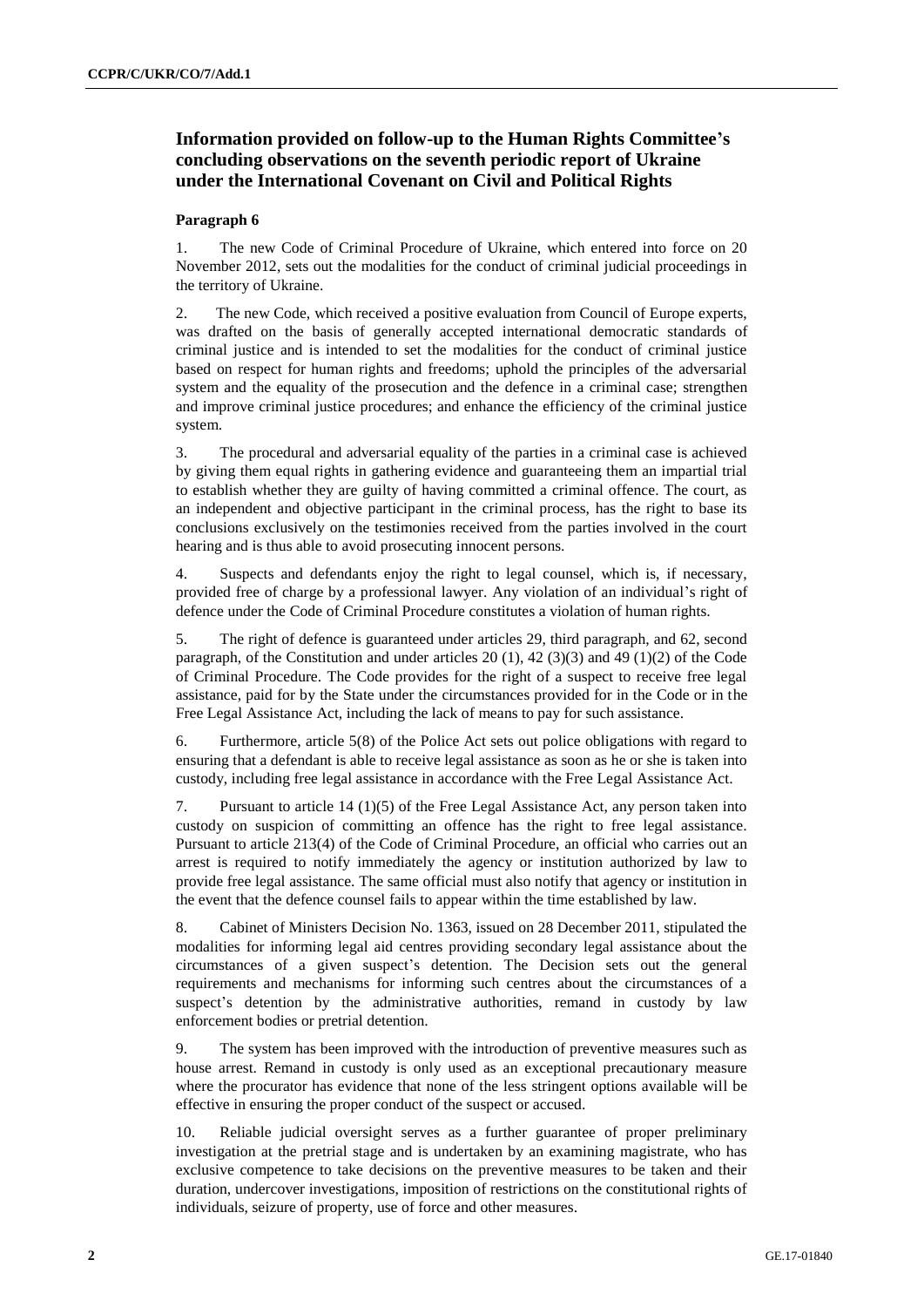11. The criminal justice system is also intended to protect persons who have been victims of offences or have suffered as the result of an unlawful decision, action or inaction by law enforcement authorities or the courts. The new Code of Criminal Procedure strengthens the institution of redress (compensation) for harm incurred during criminal proceedings or civil action (chapter 9 of the Code). Pursuant to article 127, the victim, community or State has the right, at any stage during criminal proceedings, to seek redress for harm caused by a criminal offence. Furthermore, article 130 provides for redress (compensation) for parties injured by an unlawful decision, action or inaction of law enforcement authorities or the courts. Several provisions of the Code of Criminal Procedure show the importance of this institution and its significance in the criminal process. These provide for the right to bring a civil action during a criminal case; the duty of the authorities conducting the preliminary investigation to take measures to facilitate such proceedings where there is sufficient evidence that harm has been caused; and the duty of the prosecuting authority to facilitate and support a civil claim for damages incurred as a result of the criminal offence, if this is required for the protection of the interests of the State or the public.

12. Pursuant to the provisions of article  $1(1)(1)$  of the Act on redress for harm caused by the unlawful actions of authorities conducting police operations, pretrial investigation bodies, the Prosecution Service or the courts, redress may be sought for any harm caused to a person by unlawful conviction, unlawful accusation of having committed a criminal offence, illegal detention or remand in custody, illegal search or seizure during criminal proceedings, unlawful seizure of property, unlawful suspension from work (professional occupation) or other procedural activities that restrict the person's rights.

13. The implementation by the law enforcement authorities of the Code of Criminal Procedure is currently being monitored and judicial practice is being analysed in order that a consistent approach to the implementation of the new provisions of criminal procedural law may be developed in the future.

#### **Paragraph 10**

14. Article 24 of the Constitution of Ukraine prohibits direct or indirect restrictions on a person's rights on the grounds of race, colour, political, religious or other beliefs, sex, ethnic or social origin, property status or any other factor.

15. The Act on the Principles of Preventing and Combating Discrimination in Ukraine, which entered into force on 4 October 2014, was adopted to build on these provisions, define the organizational and legal framework for preventing and countering discrimination and guarantee equal opportunities for the enjoyment of human rights and freedoms in Ukraine. As originally worded, the Act had a number of shortcomings, which were pointed out in the concluding observations of the Human Rights Committee, issued on 22 August 2013 (ССРR/С/UKR/СО/7, para. 8), and the Committee on Economic, Social and Cultural Rights, issued on 13 June 2014 (Е/С.12/UKR/СО/16, para. 7).

16. In order to eliminate these shortcomings, the Ministry of Justice, in close cooperation with the parliamentary Human Rights Commissioner, drafted the Act amending certain legislative acts of Ukraine on preventing and combating discrimination, which was submitted by the Cabinet of Ministers to the Verkhovna Rada for consideration on 27 March 2014. The Act entered into force on 30 May 2014 and has significantly improved national anti-discrimination legislation.

- 17. Article 5 of the Act prohibits the following forms of discrimination:
	- 1. Direct discrimination;
	- 2. Indirect discrimination;
	- 3. Incitement to discrimination;
	- 4. Aiding and abetting discrimination; and
	- 5. Infringement of rights.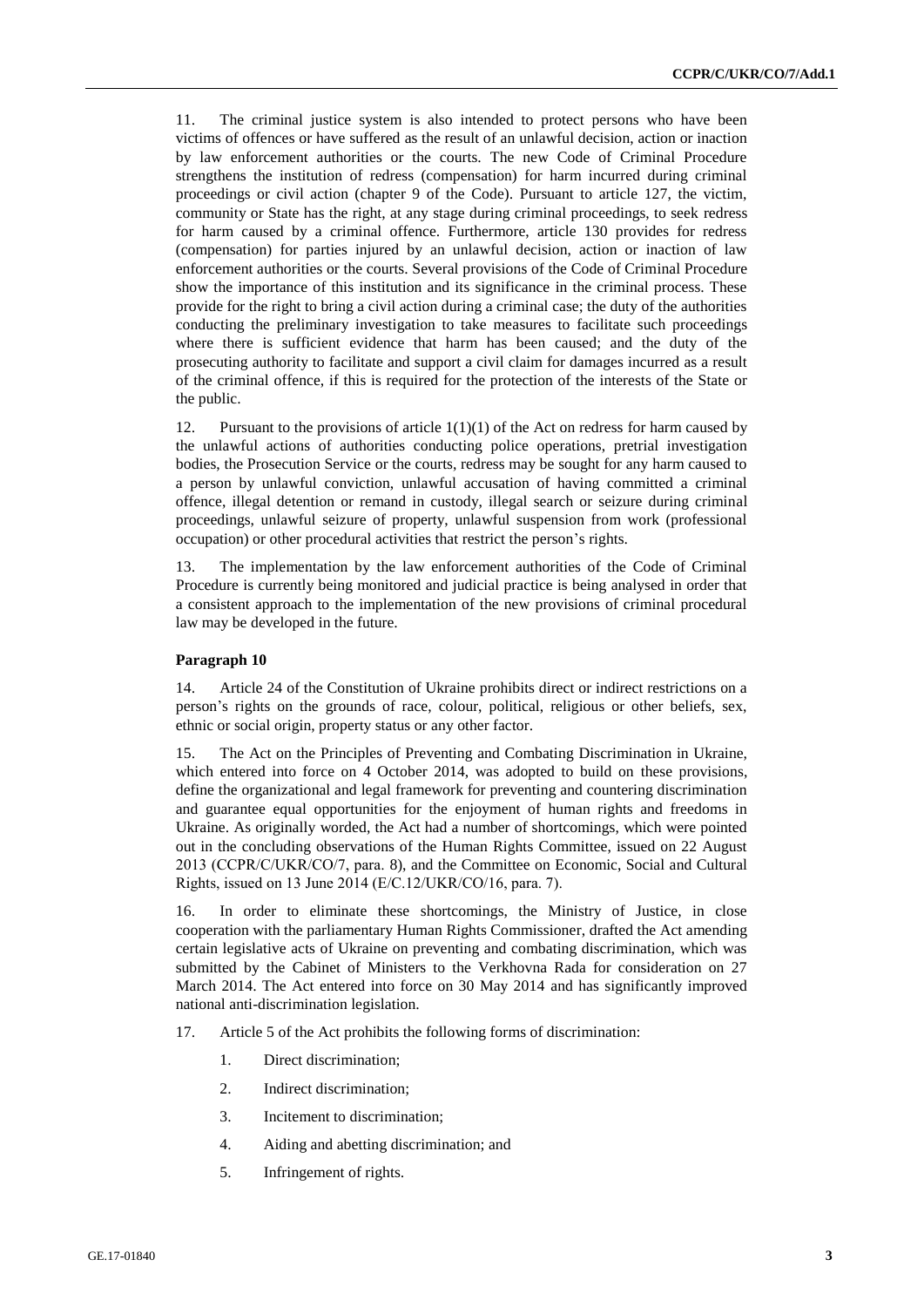18. The types of discrimination prohibited under the Act and their definitions, set out in article 1, correspond with international best practice, as interpreted by the Human Rights Committee, the Committee on Economic, Social and Cultural Rights and the jurisprudence of the European Court of Human Rights, and with European Council directives 2000/78/EC and 2000/43/EC.

19. Furthermore, article 14 of the Act also prohibits the victimization of a person who has availed him- or herself of the right to submit a complaint about discrimination within the body designated by the Act to be responsible for preventing and countering discrimination and has suffered negative consequences as a result. The scope of the Act is quite broad and generally meets the requirements laid out in, among others, articles 2 and 26 of the International Covenant on Civil and Political Rights, article 2 of the International Covenant on Economic, Social and Cultural Rights, article 14 of the Convention for the Protection of Human Rights and Fundamental Freedoms (European Convention on Human Rights) and article 1 of Protocol No. 12 thereto. The Act covers a comprehensive range of social issues. It also pertains to relations between legal entities under both public and private law, and to relations between individuals (article 4 of the Act).

20. Pursuant to articles 14 to 16 of the Act, a person who is the victim of discrimination may appeal for the defence of his or her rights to the court, to the Human Rights Commissioner, or to the national or local authorities, to seek compensation for material or moral damage. Civil, administrative and criminal liability are provided for in respect of violations of the Act.

21. The Act amending certain legislative acts of Ukraine on preventing and combating discrimination introduced amendments to article 60 of the Code of Civil Procedure to take account of European jurisprudence, such as the European Court of Human Rights decision in the cases of *Nachova and Others v. Bulgaria* and *Stoica v. Romania*, and European Council directives 2000/78 and 2000/43, with regard to the principle of sharing the burden of proof in discrimination cases. This article of the Code stipulates that "in discrimination cases, the complainant shall provide factual information proving that discrimination has taken place. If such information is submitted, the defendant shall be required to disprove it."

22. Criminal liability for violating a person's right to equal treatment on the grounds of race, ethnicity or religion is provided for in article 161 of the Criminal Code.

23. According to article 161 (1) of the Code, deliberate acts intended to incite ethnic, racial or religious hostility or hatred, disparage national honour and dignity or insult a person in connection with his or her religious beliefs, or the direct or indirect restriction of rights or the granting of direct or indirect privileges on the grounds of race, colour, political, religious or other beliefs, sex, disability, ethnic or social background, property status, place of residence, language or other characteristics are punishable by a fine of up to 50 times the non-taxable minimum income, or correctional labour for a period of up to 2 years, or deprivation of liberty for a period of up to 5 years with or without restrictions on the right to perform certain functions or engage in certain activities for a period of up to 3 years.

24. Article 161 (2) provides for punishment for the same acts when accompanied by violence, fraud or threats or when committed by officials, in the form of correctional labour for a period of up to 2 years or deprivation of liberty for up to 5 years. Pursuant to article 161 (3), the acts provided for in article 161 (1) and (2), if committed by an organized group or resulting in death or other serious consequences, incur the penalty of deprivation of liberty for a period of 2 to 5 years.

25. With a view to improving the protection of the rights of transsexual persons, Ministry of Health Order No. 60 of 3 February 2011 on the improvement of medical care for persons requiring a change or correction of sex will be amended to take account of the concerns raised in paragraph 10 of the concluding observations.

26. The draft laws on the prohibition of propaganda aimed at children to promote homosexual relations (No. 1155 of 24 December 2012) and on amendments to certain legislative acts of Ukraine regarding protection of children's rights in a safe information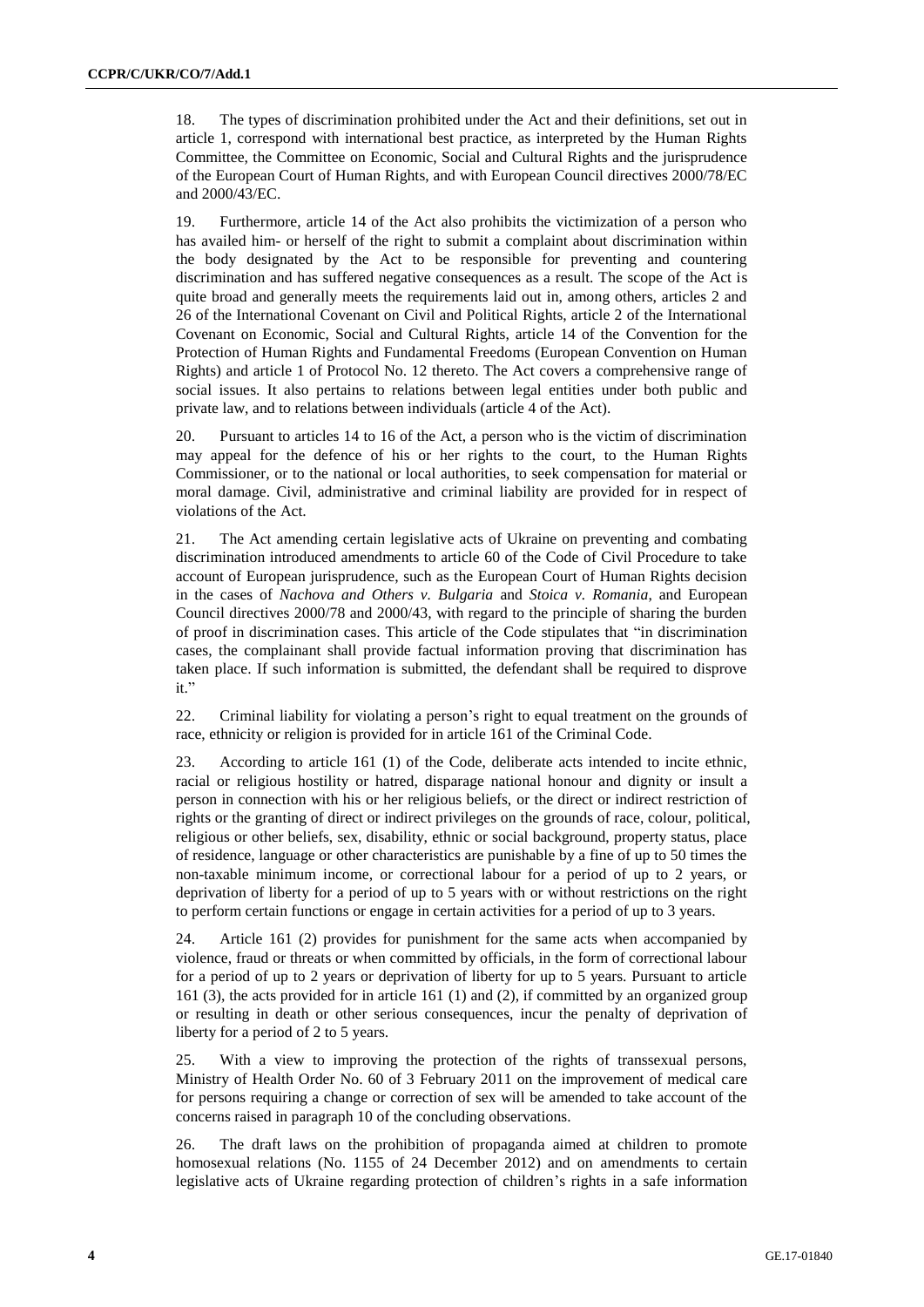environment (No. 0945 of 12 December 2012) have been withdrawn and will be given no further consideration.

#### **Paragraph 15**

27. Pursuant to article 28 of the Constitution, everyone has the right to have his or her dignity respected. No one may be subjected to torture, cruel, inhuman or degrading treatment or punishment.

28. Moreover, article 127 (1) of the Criminal Code provides for criminal liability for torture, which is defined as the deliberate infliction of severe physical pain or physical or moral suffering by beating or tormenting a person or by engaging in other acts of violence with the aim of forcing the victim or another individual to do something against his or her will, including obtaining information, evidence or a confession, punishing the person for acts that he or she has committed or is suspected of having committed, or to intimidate that person or others.

29. It should also be noted that article 365(1) of the Criminal Code establishes criminal liability for the abuse of power or official authority, which means the deliberate commission by a law enforcement official of an act that clearly exceeds the scope of his or her rights and authority, if this act has caused substantial harm to the rights and interests of the individual, or to the interests of the State or society or of legal entities, as protected by law. Paragraph 2 of the article sets out the criminal liability where such actions are accompanied by the use or threat of violence, the use of a weapon or a special instrument, or the infliction of pain or humiliation on the victim, even if such actions do not constitute torture.

30. In line with article 214(1) of the Code of Criminal Procedure, an investigator or procurator is required, without delay, and in any case no later than 24 hours after a claim or notification of an offence has been made, or after the investigator or procurator has independently identified, from any source, circumstances that may indicate that a criminal offence has been committed, to enter the relevant information into the general register of pretrial investigations and to begin the investigation.

31. It should also be noted that, in line with article 12(2) of the Code, an individual detained on suspicion of or charged with having committed a criminal offence, or otherwise deprived of his or her liberty, must be brought before an examining magistrate as soon as possible, for a decision on the legality and validity of his or her detention or other form of deprivation of liberty and on his or her continued detention. If a reasoned justification of the detention is not provided within 72 hours of the person's arrest, he or she must be released immediately.

32. Any individual detained or otherwise deprived of his or her liberty for longer than the period set out in the Code must be released immediately.

33. Pursuant to article 206 of the Code, any examining magistrate attached to the court within the territorial jurisdiction of which the detained person is located has the right to issue a decision requiring any State body or official to ensure that the rights of the detained person are upheld.

34. Moreover, if the examining magistrate receives information indicating that an individual is in custody within the territorial jurisdiction of the court without a court decision having been issued, or has not been released from custody after bail has been paid, the examining magistrate is required to order that the detained person be brought immediately before the examining magistrate for clarification of the grounds of the deprivation of liberty.

35. If a valid judicial decision is found not to have been issued, or no other legal reasons are found for depriving the detained person of his or her liberty, the examining magistrate must order that person's release.

36. If the procurator or investigator lodges a petition for the application of other preventive measures before the individual is brought before the examining magistrate, the latter must consider that petition without delay. Regardless of whether such a petition is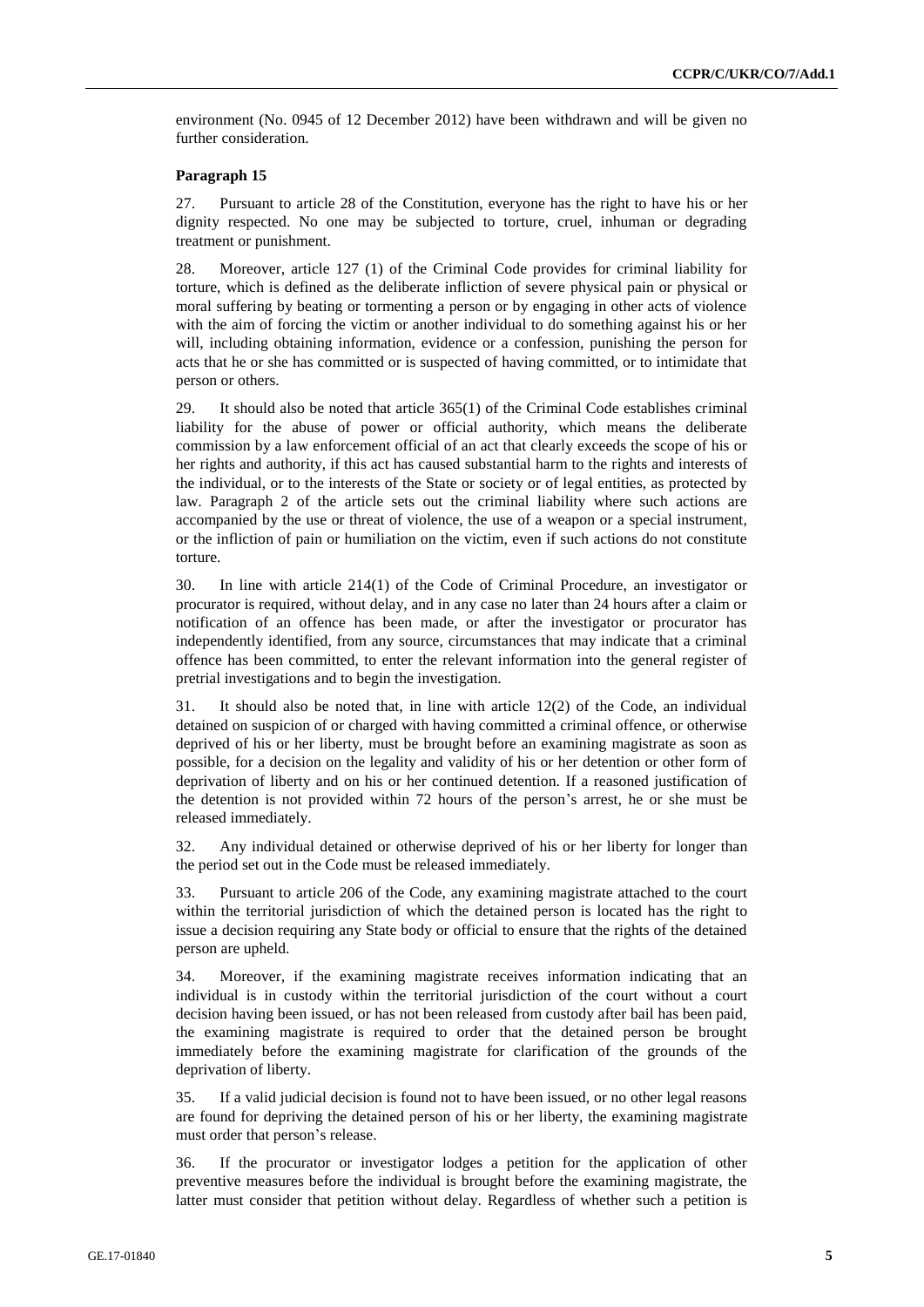presented, however, the examining magistrate must release the individual if there is no legal basis for his or her detention without a decision by an examining magistrate or a court, if the maximum period of remand in custody is exceeded or if there is a delay in bringing the individual before the court.

37. If, during the course of the judicial hearing, an individual reports the use of force during arrest or detention by State authorities or in a State-run institution authorized by law to remand persons in custody, the examining magistrate is required to put the complaint on record, or obtain a written complaint from the individual, and order an immediate forensic medical examination; order the relevant pretrial investigation authority to investigate the facts set out in the complaint; and take the necessary measures to ensure the individual's safety in accordance with the law.

38. The examining magistrate is obliged to follow the procedure described above, regardless of whether a complaint has been filed by an individual, if the individual's outward appearance or physical state, or any other circumstance known to the examining magistrate, leads the latter to suspect that the legal requirements governing arrest or remand in custody by State authorities or in a State-run institution may have been violated.

39. Redress for harm sustained as a result of unlawful arrest or remand in custody, or unlawful administrative arrest, is available under the Act relating to compensation for harm caused to a citizen by the unlawful actions of bodies conducting police operations, pretrial investigation authorities, procurators or the courts.

40. Pursuant to article 28 (1) of the Code of Criminal Procedure, criminal proceedings against a minor remanded in custody must be instituted without delay and the case must be heard by the court as a matter of priority.

41. Furthermore, a suspect or accused person must be granted his or her right to legal assistance, which, if necessary, must be provided free of charge by professional lawyers. Moreover, pursuant to the provisions of the Code of Criminal Procedure, the violation of the right to legal assistance is considered a fundamental violation of human rights.

42. The State Prison Service works to bring together State and non-State sector initiatives to strengthen guarantees of human rights protection. To that end, it constantly updates its procedures to make them effective in improving the work of the bodies and institutions under its management.

43. The Service considers its work on the prevention of torture and ill-treatment in prisons to be the top priority in its efforts to address the needs of all convicts and detainees, as provided for in the Code of Criminal Procedure, the Pretrial Detention Act and other legislation.

44. Recently, particular attention has been paid to enhancing the mechanisms by which potential victims of inappropriate conduct can register complaints and to developing fitting responses. The Service has concluded that such an organizational or legal instrument must adhere strictly to the principles of independence and objectivity, effectiveness, adequate involvement of the victim and openness to public monitoring.

45. In order to ensure this, until December 2013 the Service participated actively in international projects on preventive mechanisms, under the aegis of the Council of Europe.

46. In the context of the European Union and Council of Europe project on reinforcing the fight against ill-treatment and impunity (Council of Europe Plan of Action for Ukraine 2011-2014), discussions were held on 13 December 2013 concerning the recommendations by a Council of Europe consultant for assessing the effectiveness of the complaints mechanism by which detainees can report ill-treatment in the prison system. The recommendations were the subject of public consultations between 16 May and 16 June 2014.

47. It is planned to renew cooperation with the Council of Europe in 2015 on the implementation of the recommendations on the development of organizational and legal instruments. On 30 September 2014, a meeting was held with a representative of the Action against Crime Department of the Criminal Law Cooperation Unit of the Council of Europe Directorate General of Human Rights and Rule of Law. It is proposed that the practical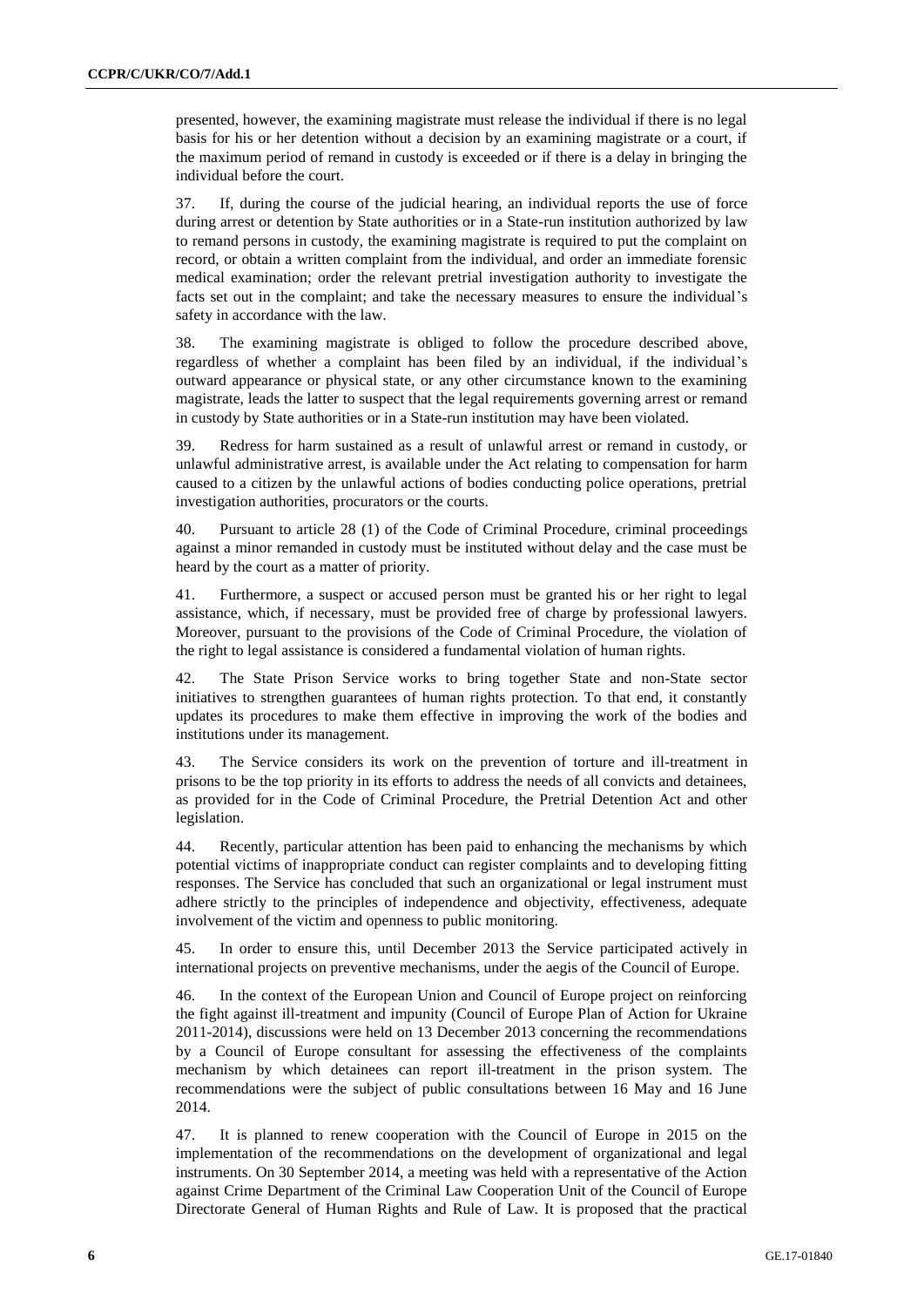development of the relevant organizational and legal instrument will be carried out at the State Prison Service's Oleksiivsk correctional colony (No. 25) in Kharkiv province.

48. The issue of improving the mechanism for considering complaints filed by convicts and detainees regarding inappropriate conduct by staff is constantly monitored by the country's Commissioner for the European Court of Human Rights, in accordance with Order No. 25007/1/1-14 of the Cabinet of Ministers, issued on 14 July 2014.

49. On 25 June 2014, a meeting was held with the Organization for Security and Cooperation in Europe (OSCE) Project Coordinator in Ukraine, with whom joint activities will be conducted to increase the effectiveness of cooperation between the State Prison Service and civil society entities and raise the level of professionalism of prison staff when cooperating with the media.

50. The management of the State Prison Service, taking account of the recent conclusion of the Ukraine-European Union Association Agreement, supports the implementation of international standards on the human dimension.

51. Among the international legal documents that enshrine the generally accepted standards with regard to human rights and fundamental freedoms in the penitentiary context are the Universal Declaration of Human Rights (1948), the European Convention for the Protection of Human Rights and Fundamental Freedoms (1950), the International Covenant on Civil and Political Rights (1966), the United Nations Standard Minimum Rules for the Treatment of Prisoners (1955), the European Prison Rules (most recent edition, 2006), the United Nations and European conventions against torture (which Ukraine ratified in 1987 and 1997 respectively), the United Nations Body of Principles for the Protection of All Persons under Any Form of Detention or Imprisonment (1988) and the United Nations Code of Conduct for Law Enforcement Officials (1979). The State Prison Service always keeps in mind the relevant resolutions of the Council of Europe and other international documents.

52. Recommendations and comments by the European Committee for the Prevention of Torture (CPT) are implemented in the interests of ensuring respect for the rights and freedoms of persons in detention: CPT site inspections took place on 8-24 February 1998; 14-23 July 1999; 10-26 September 2000; 24 November-6 December 2002; 9-21 October 2005; 5-10 December 2007; 9-21 September 2009; 29 November-6 December 2011; 1-10 December 2012; 9-21 October 2013; 18-24 February 2014; and 9-16 September 2014. Implementation of these recommendations is considered obligatory in Ukraine. During its site visits between 1998 and 2014, CPT visited several State Prison Service institutions in the autonomous republic of Crimea and in Vinnytsya, Dnipropetrovsk, Donetsk, Zhytomyr, Kyiv, Luhansk, Kharkiv, Odesa and Poltava provinces.

53. Cooperation with CPT is conducted transparently and relevant information is posted on the State Prison Service website, which also gives the necessary links to relevant parts of the Ministry of Justice website and is fully aligned with the policies of the Minister of Justice, Pavel Petrenko. Six items were posted online on 7 and 16 May 2014.

54. In all cases, inspection entities have drawn up the list of institutions to be visited, without interference from the national penitentiary department, as required under the conventions listed above and the protocols thereto. Ukraine thereby meets the standards set in international law for the prevention of inappropriate conduct.

55. Public monitoring of penitentiary institutions is enshrined in article 25 of the Code of Criminal Procedure and the Regulations on local State administration monitoring commissions, as set out in Decision No. 429 of the Cabinet of Ministers, issued on 1 April 2004. Decision No. 996 of the Cabinet of Ministers on ensuring public involvement in the development and implementation of State policy, which was issued on 3 November 2010, is currently being implemented.

56. The Public Council set up by the State Prison Service to conduct public monitoring of the Service's bodies and institutions, in addition to its other functions, has been operational since 1 April 2015. Although the procedure for establishing the composition of the Council is outside the Service's remit, the Service actively contributes to the Council's work.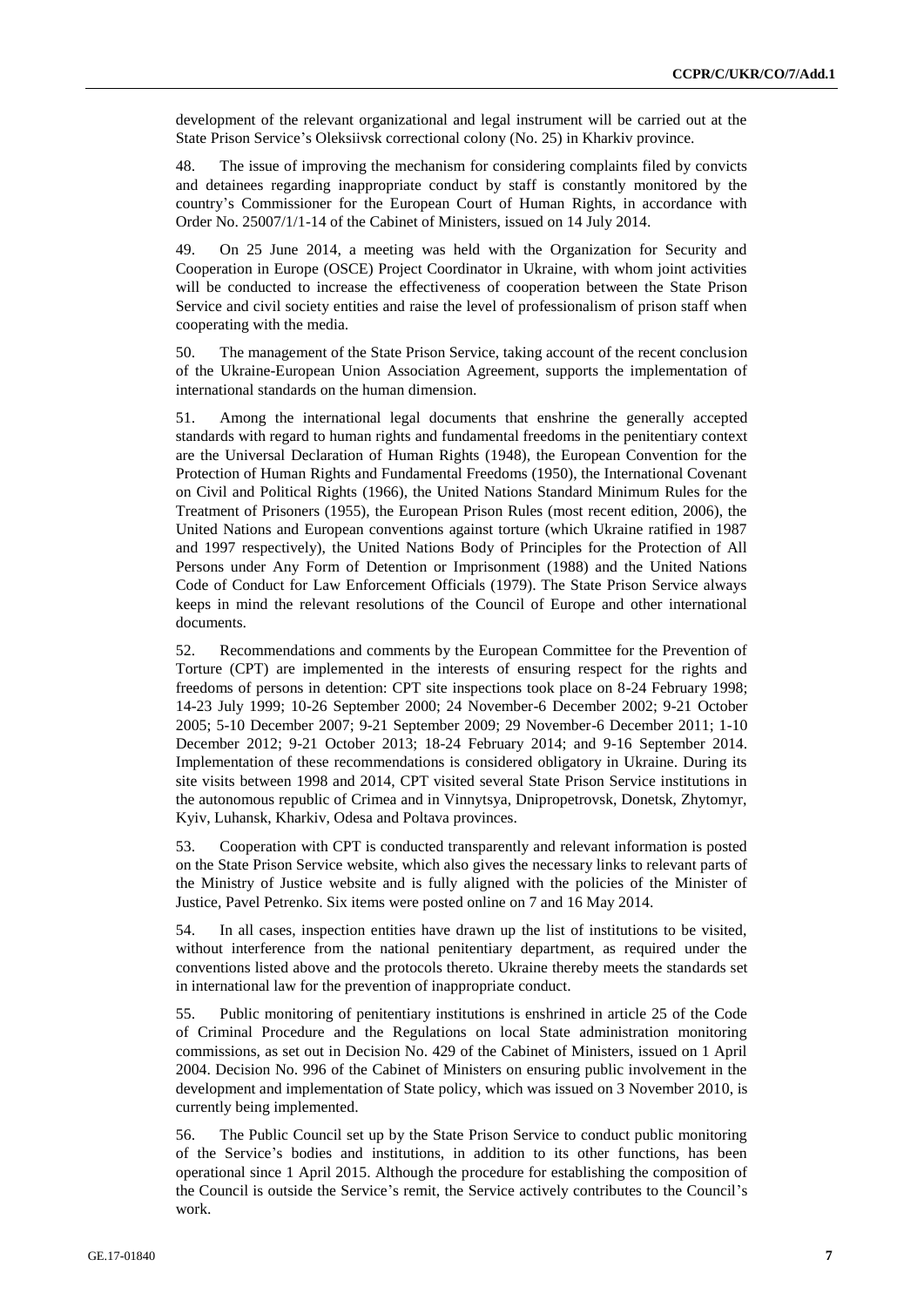57. The State Prison Service facilitates improvements to the work of national and interagency mechanisms against torture, in order to strengthen the guaranteed protection of human rights. On 19 June 2014, a web page relating to this was added to the prison service website:

http://www.kvs.gov.ua/peniten/control/main/uk/publish/category/643789,

http://www.kvs.gov.ua/peniten/control/main/uk/publish/category/643790.

58. On 2 October 2012, the powers of the parliamentary Human Rights Commissioner were broadened. In accordance with the new legislation, staff of the Department for the Implementation of the National Preventive Mechanism, which operates under the Office of the Ombudsman, are granted unfettered access to State Prison Service prisons and detention centres.

59. To strengthen cooperation with the Ombudsman on the issues mentioned above, the State Prison Service issued order No. 810 on 30 November 2010, in accordance with which the management of local State Prison Service bodies are obliged to cooperate with staff of the Department for the Implementation of the National Preventive Mechanism conducting monitoring visits to prisons and remand centres.

60. On 27 November 2013, the State Prison Service adopted a plan of additional measures to strengthen the guarantees for the protection of the rights and freedoms of persons in detention in State Prison Service institutions and to prevent torture and inhuman or degrading treatment or punishment. The plan contains a list of measures aimed at strengthening on a permanent basis the guarantees of the protection of the rights and freedoms of persons in detention in State Prison Service institutions.

61. On 18 April 2014, Order No. 670/5 of the Ministry of Justice established the Commission for State Policy on Criminal Enforcement, which met on 2 June and 4 September 2014. The Commission comprises five mobile groups that carry out inspections of penitentiary facilities. Inspections have been conducted in nine institutions to date: the Kyiv, Odesa and Kharkiv remand centres, the Zakarpattia prison (No. 9) and the Borispol (No. 119), Strizhavka (No. 81), Politsk (No. 76) and Oleksiivsk (No. 25) correctional facilities in Kyiv, Vinnytsya, Rivne and Kharkiv provinces and the Melitopol young offenders' institution in Zaporizhzhya province.

62. Representatives of civil society and the Public Council established under the State Prison Service, including persons who are opposed to the activities of State Prison Service bodies and institutions, are all actively engaged in this work.

63. At its second meeting, on 4 September 2014, the Commission for State Policy on Criminal Enforcement decided that the mobile inspection groups should be led by members of the public or representatives of the Ministry of Justice.

64. On 16 May 2014, the board of the State Prison Service made a decision on the candidates for management positions in Service bodies and institutions and on the consideration by the staff commission of information relating to their appointment or promotion, taking into consideration the comments contained in CPT reports.

65. On 19 December 2012, the board adopted the Code of Ethics and Professional Conduct for State Prison Service staff, which contains the provisions of the European Code of Ethics for Prison Staff, adopted by the Committee of Ministers of the Council of Europe on 12 July 2012. This document has been brought to the attention of all staff working in State Prison Service bodies and institutions.

66. State Prison Service staff also take account of the provisions of national legislation, ranging from the Constitution to specific legislation, such as the Penal Enforcement Code (2003), the Pretrial Detention Act (1993) and other generally accepted standards for the protection of human rights and freedoms.

67. The State Prison Service has the relevant authority and takes all the necessary measures provided for in national legislation to ensure full respect for the rights and freedoms of persons remanded in custody.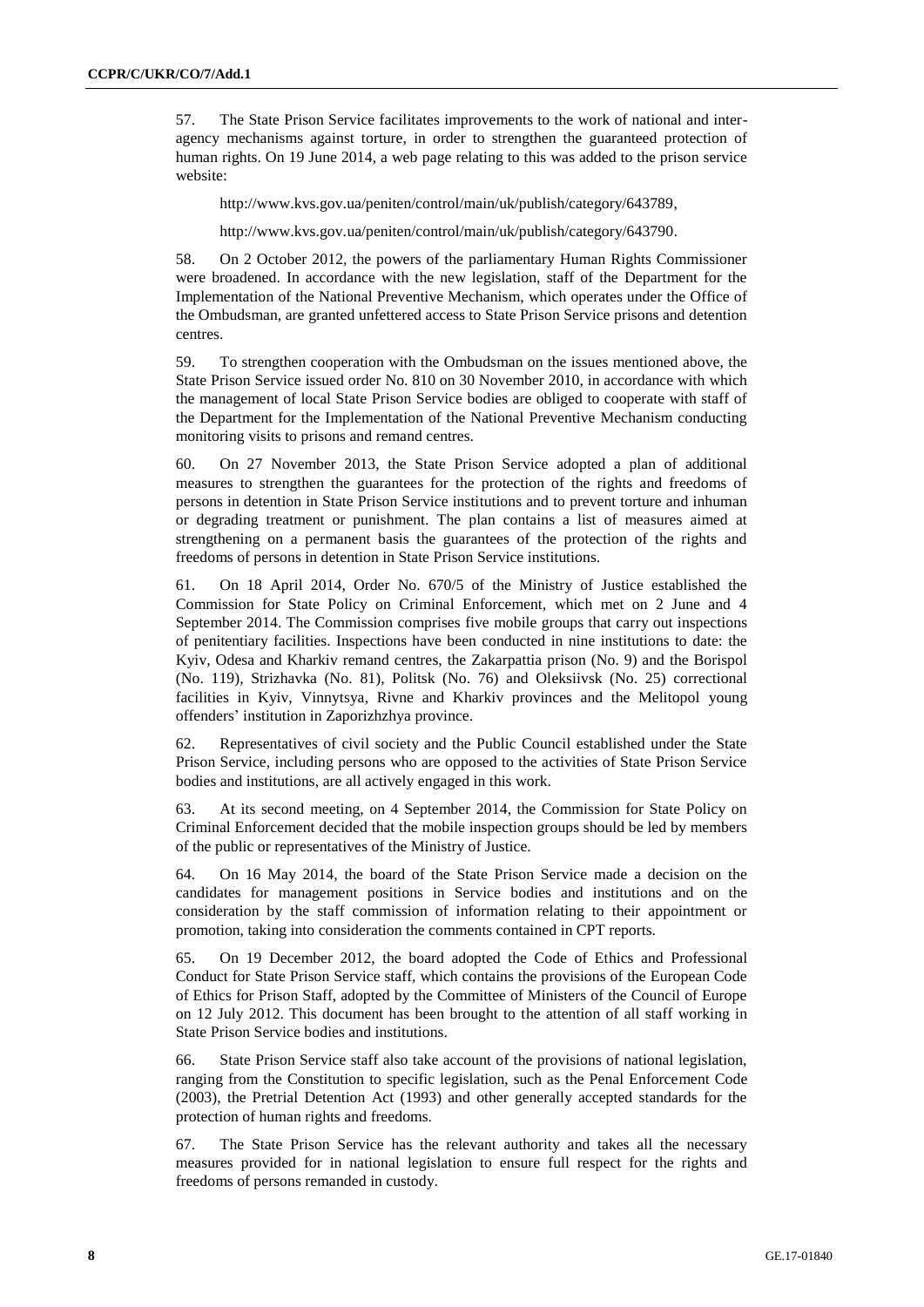68. The Service views the integrated, systematic, competent and constructive work of all the international actors and the Ukrainian State and non-State sectors as a guarantee that the procedures governing the serving and enforcing of criminal penalties and remand in custody will be brought into line with international standards.

69. Furthermore, with a view to upgrading procurators' professionalism and investigative skills, training events have been held on the subject of working with prisoners. On 16-17 March 2015, for example, a two-day training seminar was held, entitled "Difficult issues relating to prosecutorial supervision of compliance with the law in the implementation of court decisions in criminal cases and other coercive measures".

70. The seminar was attended by provincial deputy procurators responsible for ensuring that court decisions in criminal cases and other coercive measures are executed in full compliance with the law and also by the managers of the relevant divisions of provincial procurator's offices from all regions of Ukraine, staff of the Procurator General's Office and senior lecturers at the National Procurators' Academy.

71. Participants in the discussion on the difficult issue of guaranteeing the constitutional rights of citizens included the acting Commissioner for the European Court of Human Rights, a representative of the Office of the parliamentary Human Rights Commissioner, the acting Director of the Amnesty International office in Ukraine and representatives of other civil society associations and human rights organizations.

72. The seminar included discussions on issues related to the jurisprudence of the European Court of Human Rights, with reference to the provisions of recent domestic legislation, including the Procurator's Office Act of 14 October 2014 and the Probation Act of 5 February 2015, and the requirements of the Parliamentary Human Rights Commissioner Act. There was a particular focus on the need to react to each and every case of ill-treatment of prisoners.

73. With regard to the question of amending the provisions of the Code of Criminal Procedure on the mandatory filming of questioning, we would draw the Committee's attention to article 107 of the Code, relating to the use of technology to document criminal proceedings, which provides for the possibility of video recording the questioning of persons involved in criminal cases.

74. The decision as to whether to record proceedings using technical devices during the pretrial investigation phase, including questioning by the examining magistrate, is taken by the person responsible for the proceedings. If requested by the participants in the proceedings, recording using technical devices is mandatory.

75. It should be noted that, under article 42 (3)(11) of the Code of Criminal Procedure, a suspect or accused person has the right to use a technical device to record any proceedings in which he or she is involved, in line with the provisions of the Code. The only exceptions are cases where an investigating official, procurator, examining magistrate or the court has the right to hand down a reasoned decision prohibiting the use of technical means to record the proceedings, in whole or in part, in order to maintain the confidentiality of information that is protected by law or concerns the private life of the individual.

76. Article 224(5) of the Code also provides for the possibility of photographing or making audio or video recordings of proceedings.

77. Pursuant to the provisions of article 103 of the Penalties Enforcement Code, prison authorities may use audiovisual, electronic and other technology to prevent escapes or other offences constituting violations of the regulations governing the serving of a sentence, or to obtain other essential information about inmates' behaviour. The use of this technology is successful in practice. The list of the technical devices used for surveillance and monitoring and the procedure for their use are set out in Ministry of Justice legislation.

78. In view of the above, any further amendment of the Code of Criminal Procedure is considered unnecessary.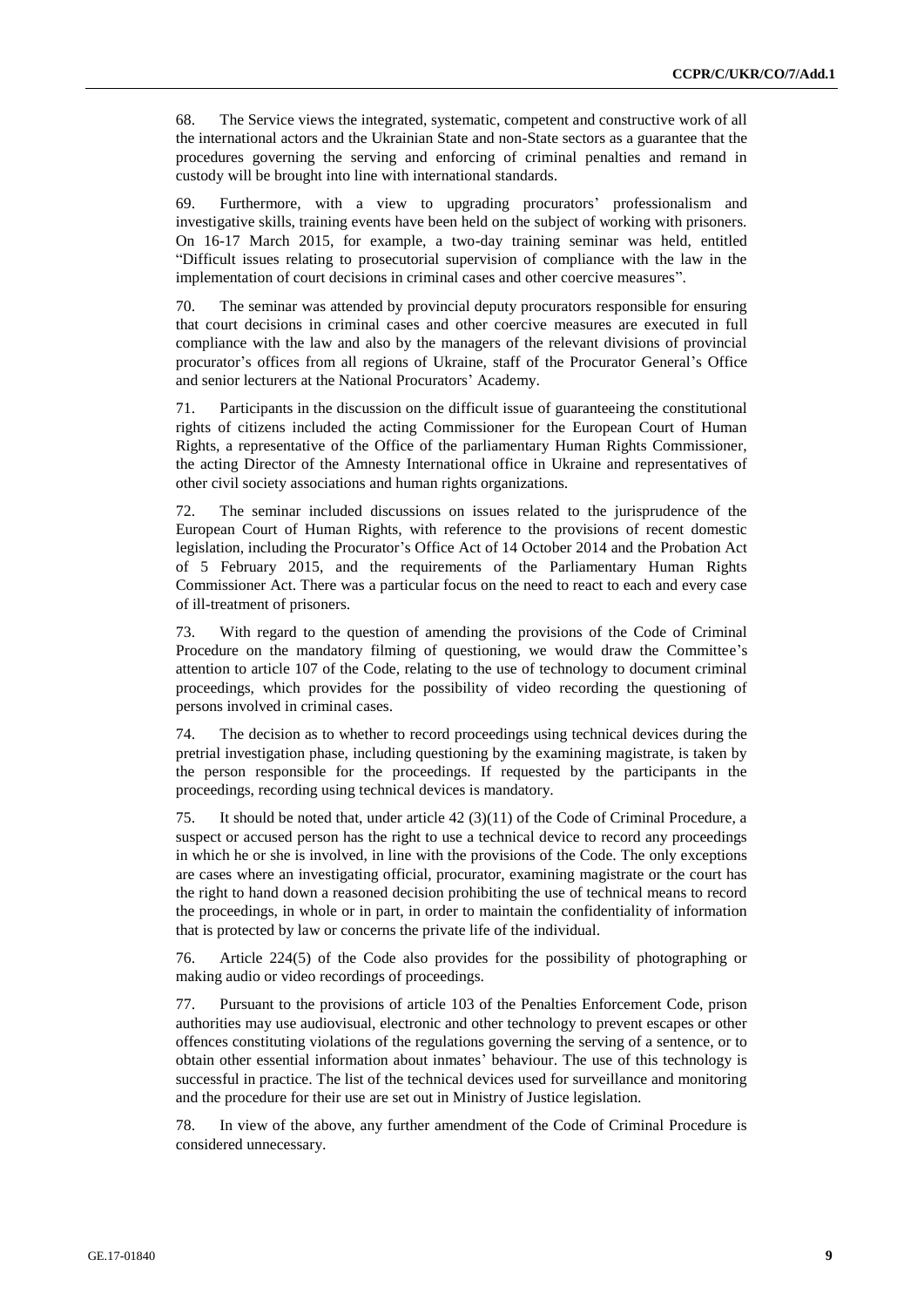#### **Paragraph 17**

79. The Right to a Fair Trial Act was adopted on 12 February 2015. The Act was drafted by the Judicial Reform Council, which was set up by the President of Ukraine as a presidential consultative and advisory body for reforming, strengthening and guaranteeing the independence of the judicial system. The Council has improved the situation regarding the procedures and objective criteria for the promotion and dismissal of judges.

80. The provisions of the Right to a Fair Trial Act are intended to establish transparent and objective procedures for the appointment of judges and for their dismissal. The Act also establishes judges' disciplinary responsibility, setting out the precise basis for that responsibility and the various kinds of disciplinary proceedings.

81. The Act sets out the new approaches to be taken, in line with international standards on the independence of the judiciary, in the composition of the High Judicial Qualification Commission and the High Council of Justice, the aim being to revitalize the work of these bodies and ensure that they function smoothly.

82. Furthermore, the provisions of the Act guarantee access to justice, including the possibility of applying directly to the Supreme Court to appeal against judicial decisions.

83. The provisions of the Act are intended to strengthen the independence of the judiciary and enhance the effectiveness of the justice system.

84. After the Law was adopted, the Office of the President referred it to the Venice Commission of the Council of Europe for consideration, in order to ensure that it was in line with European standards and values.

85. On 20 and 21 March 2015, sitting in plenary, the Venice Commission adopted the Joint Opinion issued by the Venice Commission and the Human Rights Directorate of the Council of Europe Directorate General of Human Rights and Rule of Law on the Judicial System and Status of Judges Act and on amendments to the High Council of Justice of Ukraine Act.

86. On the whole, the Joint Opinion views the Judicial System and Status of Judges Act and the amendments to the High Council of Justice of Ukraine Act in a positive light. It does, however, note that there are some important issues to be resolved at the constitutional and legislative levels.

87. The Venice Commission and the Human Rights Directorate consider that constitutional provisions contain more serious problems affecting the independence of the judiciary than does the Judicial System and Status of Judges Act.

88. The Joint Opinion indicates that, for effective judicial reform bringing the judicial system in Ukraine into line with European standards, amendments need to be made to the Constitution. In particular, the Verkhovna Rada should lose its role in the appointment of judges for an indefinite term and in their dismissal; the composition of the High Council of Justice should be changed, in order to ensure that a substantial part, if not the majority, of its members are judges, elected by their peers; the role of the Verkhovna Rada in lifting judges' immunities should be eliminated; and the powers of the President to establish and abolish courts must be removed.

89. In paragraph 17 of its concluding observations, the Committee expresses particular concern with regard to reports of the politically motivated prosecution of a number of politicians, including the former Prime Minister, Yulia Vladimirovna Timoshenko. In this regard, it is for the State to ensure that prosecutions under article 365 of the Criminal Code fully comply with the requirements of the Covenant.

90. We would like to inform the Committee that, by its decision of 14 April 2014, the Supreme Court overturned the verdict of the Pechersk District Court of the city of Kyiv of 11 October 2011, the decision of the Criminal Division of the Kyiv Appeal Court of 23 December 2011 and the decision of the Criminal Division of the High Specialized Court for Civil and Criminal Cases of 29 August 2012 against Ms. Timoshenko and closed the criminal case against her under article 365(3) of the Criminal Code on the grounds that,